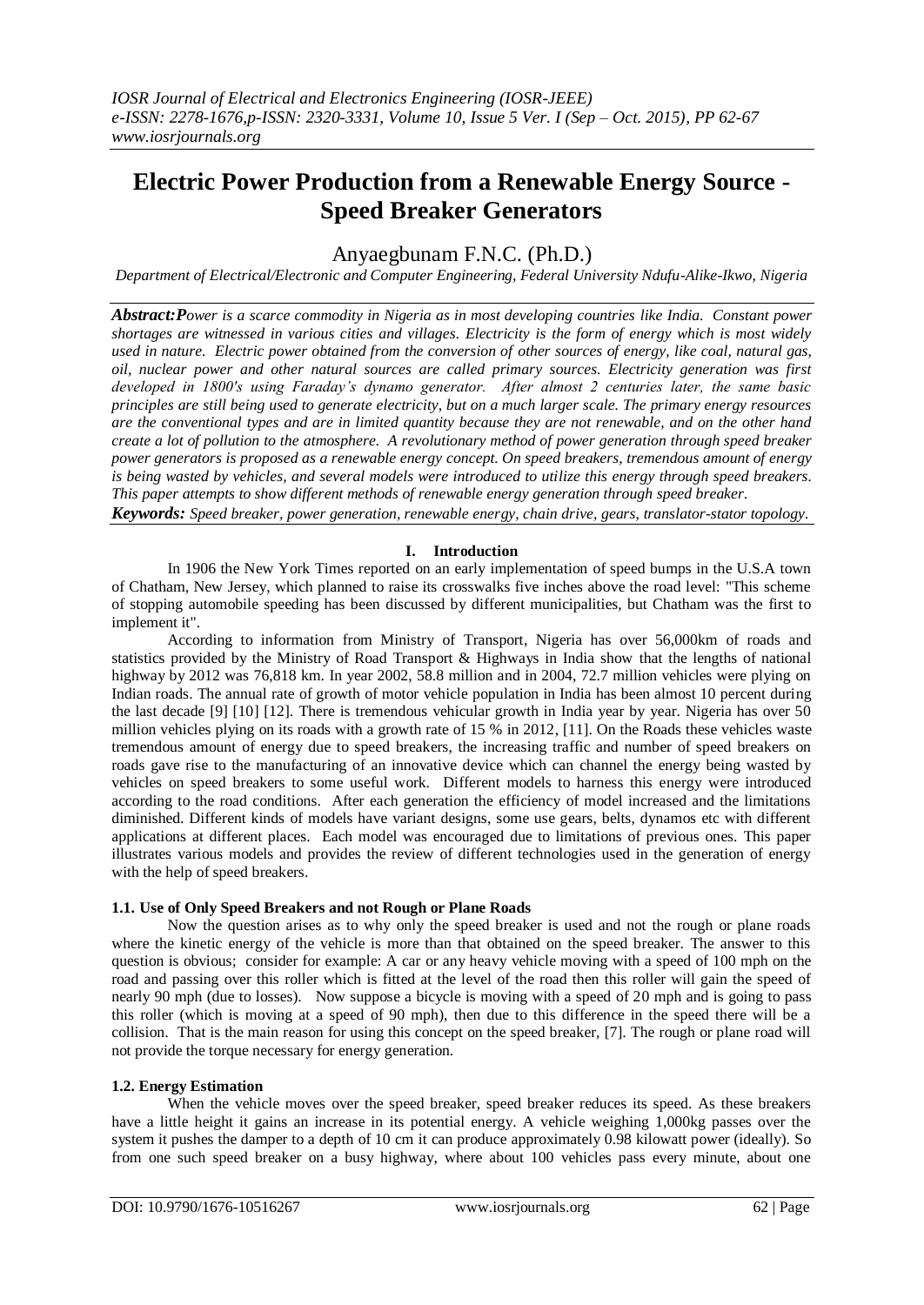kilowatt of electricity can be produced every single minute. This type of energy is a non-conventional resource or renewable energy.

While moving, the vehicles possess some kinetic energy and it is being wasted. This kinetic energy can be utilized to produce power by using a special arrangement called POWER HUMP. It is an Electro-Mechanical unit [2]. It is a mechatronic type of arrangement. The amount of electricity consumed in one night by all the street lights around Chennai city (India) is equal to consumption of electricity in a remote village for one month and 14 days [5]. The design of speed breakers was developed long ago but only utilized by few nations, as there were limitations of speed breaker power generators. These power generators can be classified according to their mechanism and the type of power generated through it. The classifications are given below.

## **II. Classifications Of Speed Breaker Power Generator**

One type of speed breaker design for power generation, may not be suitable for all the road conditions,therefore, different types of designs are introduced, [5].

## **2.1. Connection through Chain Drive Mechanism.**

When the vehicle comes on the speed breaker, because of its weight, the top portion of the speed breaker moves downwards and the shaft consisting of the U portion rotates in a particular direction. Due to this rotation of the shaft, the sprocket will rotate and the rotational energy from one shaft is transferred to the other shaft with the help of chain drive mechanism, Fig. 1. This rotates the gear on the bottom shaft, which in turn will help to rotate the gear placed on the motor. This rotation of the gear starts the generator and generates electricity which can be stored in the battery and can be converted to A.C. current using inverter and can be used for lighting of the lamps signals sign boards on the road etc. [1].





*Fig.2. Rack and Pinion Arrangement. Fig.3. Sprocket Arrangement*

## **2.2. Rack and pinion system.**

The work is concerned with generation of electricity from speed breakers-like set up. The load will act upon the speed breaker & further the load will be transmitted to the rack and pinion arrangements, Fig.2. Here the reciprocating motion of the speed-breaker is converted into rotary motion using the rack and pinion arrangement. The axis of the pinion is coupled with the sprocket arrangement. The sprocket arrangement is made of two sprockets, Fig.3, one of larger size and the other of smaller size. Both sprockets are connected by means of a chain which serves in the transmission of power from the larger sprocket to the smaller sprocket. As the power is transmitted from the larger sprocket to the smaller sprocket, the speed that is available at the larger sprocket is relatively multiplied at the rotation of the smaller sprocket [4].

## **2.3. Direct use of load**

The load can be directly used by using reciprocating device,Fig.4.It may be done with the help of shafts and spring as horizontal rod connected with shaft at its centre and springs at its both ends. This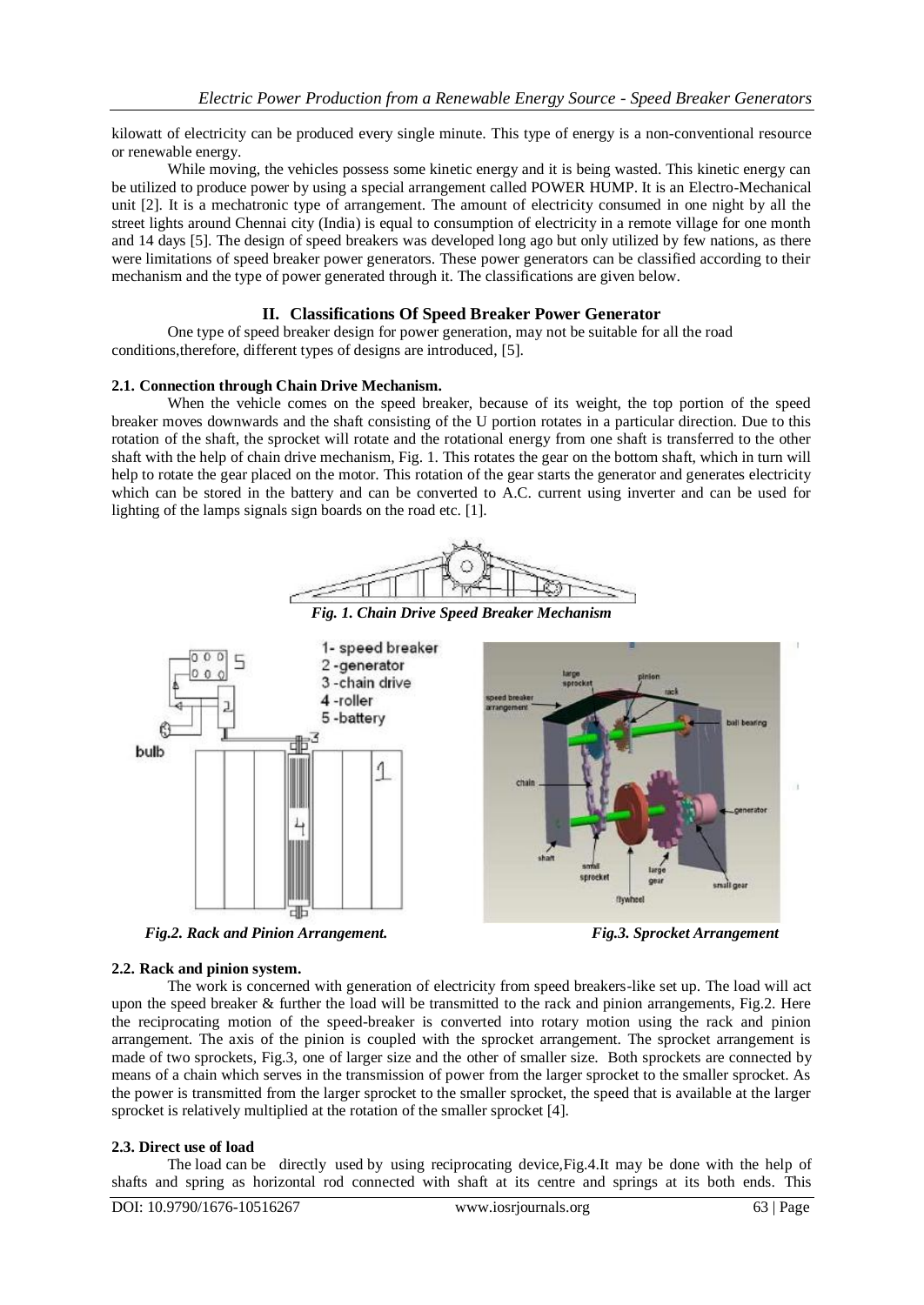mechanism will give it a reciprocating motion and hence power can be generated.This motion is used to compress the air using compressing device and after compression, the air gets collected in a cylinder andcan be further used [3].



#### **2.4. Use of translator and stator topology (a) Translators.**

Each translator is a double slotted planar plate. The translator is wound as three-phase connection winding. The generated power in the translators is delivered to output terminals of generator using flexible wires.

## **(b) Stators.**

The stator is a planar back iron with mounted magnets on it. The arrangement of magnets is N-S-N. There is a spacer with high permeability between each two adjacent magnets, Fig.5. The operation principle of the SBG (speed breaker generators) can be described as follows. As the vehicle wheels pass the SBG, the translators will be pushed down. Since the magnets have provided a high density magnetic field in the air-gaps, motion of translators will cause induction of voltage in the translator's windings. The produced power will be transferred via the flexible wires to output terminal of generators. It should be noted that, the flexible wires can be interpreted as brush and slip rings in electrical rotating machines [6].



Fig. 6.Compressed Air Method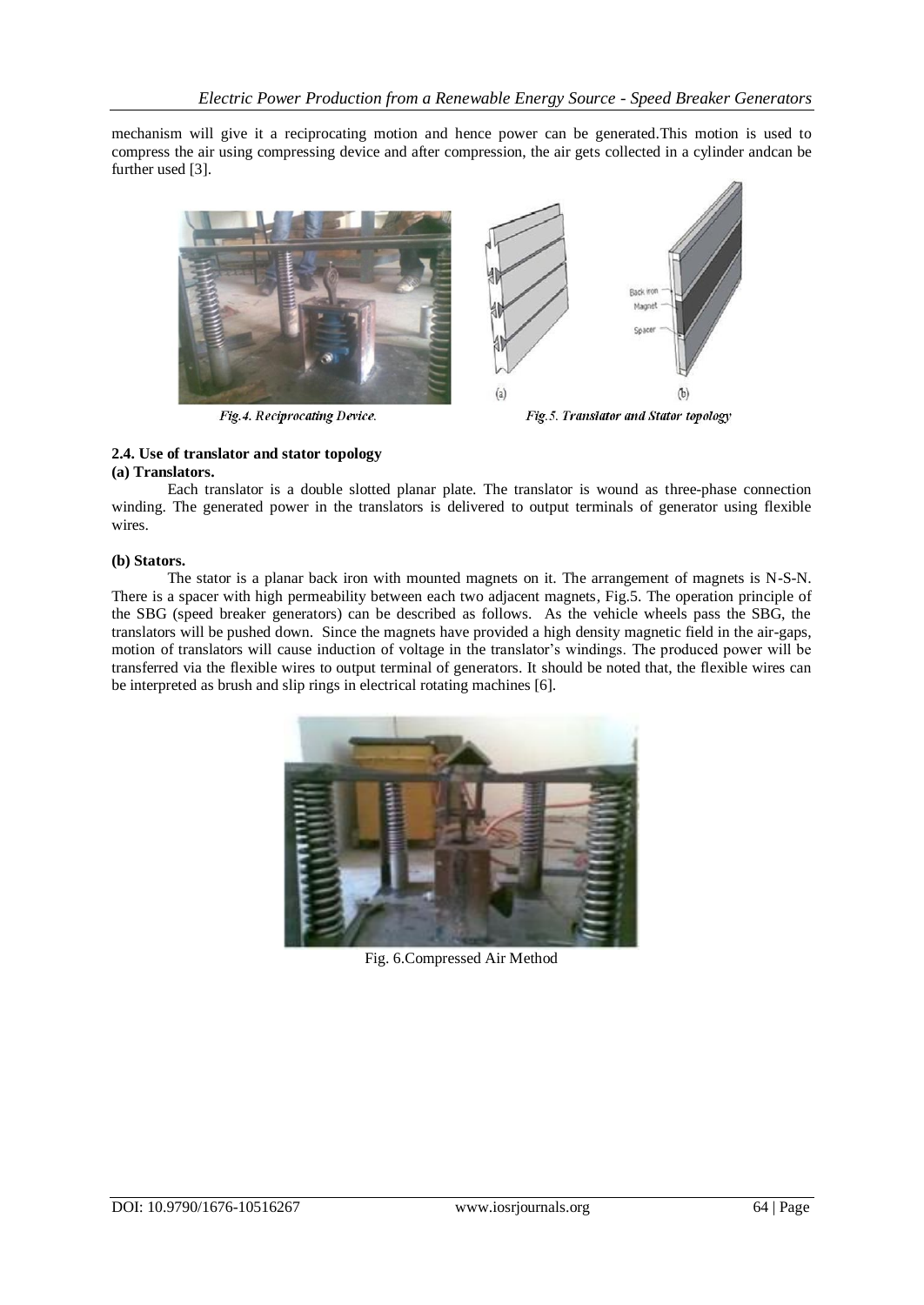

Fig 7. Translator and FlywheelMechanism

## **2.5. Pressure through Lever Mechanism**

When pressure lever, Fig.8, is pressed the flywheel will rotate by chine sprocket gear mechanism, it will force the DC generator to rotate because DC generator and flywheel are in same shaft, Fig.7. DC generator will **produce electricity by the rotatio**n of armature coil and generated electricity will be stored in a rechargeable battery. A rechargeable battery, storage battery, or accumulator can be used as storage device .This electricity can be used later for different purpose [10].

It can be seen from different designs that the storage devices are used according to convenience of situation, as it simply depends upon the need, that is, the form of energy required which may be, for electricity, either in form of direct current [1] or in the form of alternating current[1]. The power also may be stored in the form of compressed air as mentioned above in section 2.3.



Fig 8. Lever Mechanism

## **III. Impications Of Using Speed Breaker**

The power generated through speed breaker mechanism can be considered renewable source which does not pollute the environment. Below are the advantages and challenges of using speed breaker mechanism for power generation.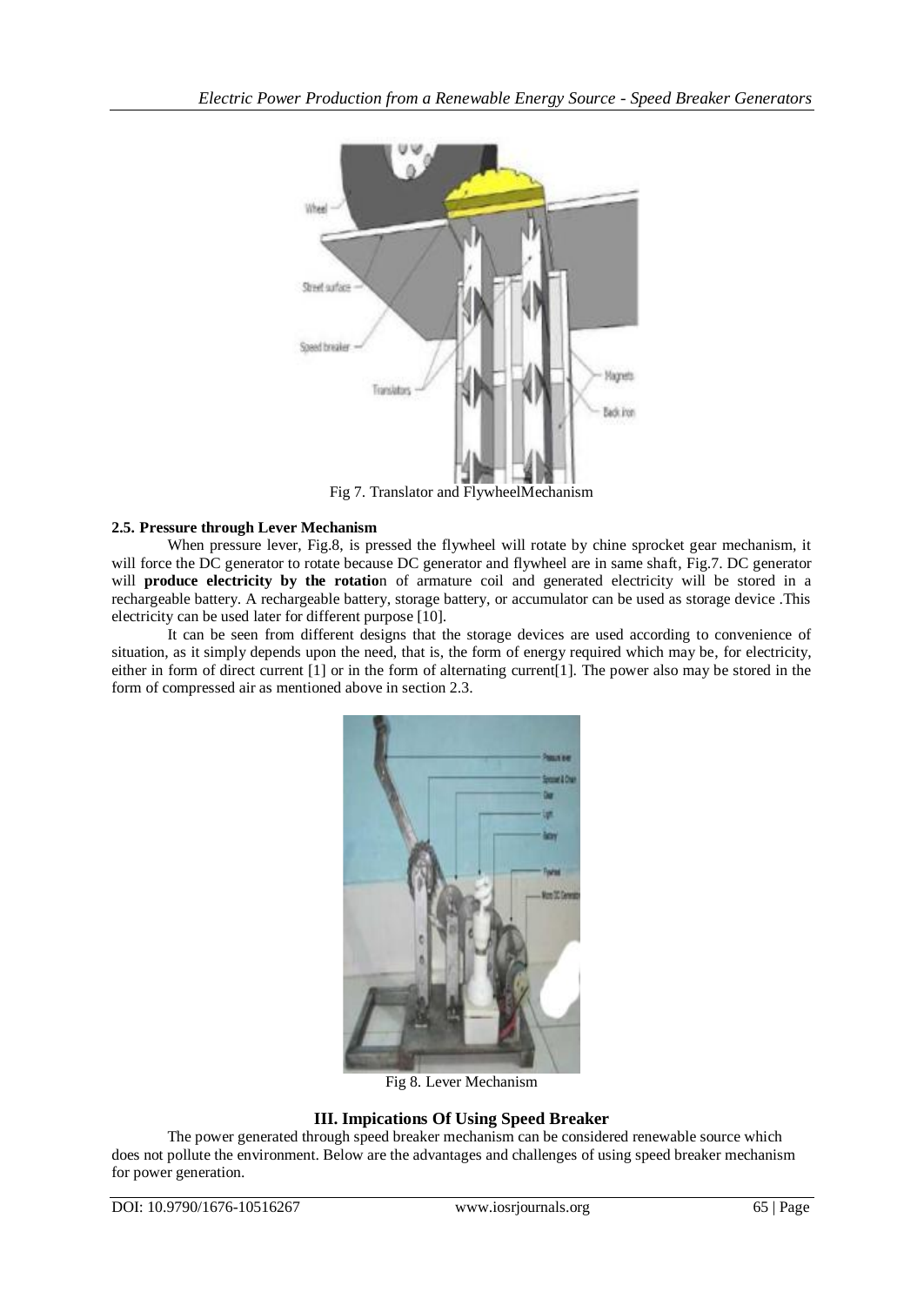## **3.1. Advantages of using speed breaker as power generator**

- Require simple construction methods.
- Free from all types of pollutions.
- It is economical and easy to install.
- Maintenance cost is low.
- This concept is quite promising due to its good efficiency as well as energy recovery criteria.
- No fuel transportation problem.
- No consumption of fossil fuel which is nonrenewable.
- No manual work necessary during generation.
- Energy available all year round.
- We can use it at all places according to desired design.

The Indian Institute of Technology, IIT, Guwahati has evaluated the machine and recommended it to the Assam ministry of power for large scale funding,. IIT (Indian Institute of Technology) design department says it is a "veryviable proposition" to harness thousands of megawatts of electricity untapped across the country every day, [8].It is therefore recommended that Nigerian Ministry of power should also begin implementation of this technologyto improve power generation across the country. A storage module like an inverter will have to be fitted to each such rumble strip to store this electricity. The cost of electricity generation and storage per megawatt from speed-breakers will be nearly USD500,000 as opposed to about \$1.2million in thermal or hydro power stations [8].

## **3.2. Challenges**

- i. Selecting suitable generator.
- ii. Selection of springs.
- iii. Achieving proper balance of speed and torque.
- iv. Such speed breakers can be designed for heavy vehicles, thus increasing input torque and ultimately output of generator and hence it will not work with light weight vehicle.
- v. Require more suitable and compact mechanisms to enhance efficiency.
- vi. We have to check mechanism from time to time in short span of period.
- vii. Because of Rain water it may get damage.

## **IV. Conclusion**

In the coming days, demand for electricity will be very high as it is increasing every day, speed breaker power generator will prove a great boom to the world in theFuture. The Aim of this research is to introduce another innovative method of green power generation in order to contribute toward developing the world by enriching it with utilization of availableresources in more useful manner. Any country, especially Nigeria and other developing nations, can only develop when there is steady and available power supply forits citizens and not by getting breakdown in middle course of time or unreliable power sources. Now time has come for using these types of Innovative ideas and it should be brought into practice. It is suggested that further developments should be done to minimize above mentioned challenges. This research can also be modified by using camshaft and pulley stem or concepts of fluid mechanics can be used instead of gears, so as to minimize the inherent complexities and difficulties. By using the concept of power generation new ideas should be introduce which would help in reduction of friction and increase the efficiency of the generators.

## **Acknowledgment**

I am thankful to the Vice Chancellor of Federal University Ndufu-Alike-Ikwo for providing an opportunity for research leave that enable me to carry out this research.

## **References**

- [1]. Alok Umar Singh, Deepak Singh , Madhawendra Kumar , Vijay Pandit , Prof. SurendraAgrawal, (2013 ), "Generation of Electricity Through Speed Breaker Mechanism", Satyam Education & Social Welfare Society Group of Institution Bhopal, International Journal of Innovations in Engineering and Technology vol.2 issue 2 , April, 2013.
- [2]. Ankita and MeenuBala, (2013), "Power Generation from Speed Breaker", International Journal Of Advance Research in Science and Engineering, Vol. No.2, Issue No. 2, February, 2013 ISSN-2319-8354(E).
- [3]. Ashok Kumar Sharma, OmkarTrivedi, UmeshAmberiyaandVikas Sharma,(2012), "Development of Speed Breaker Device for Generation of Compressed Air on Highways in Remote Areas", International Journal of Recent Research and Review, Vol. I, March 2012 ISSN 2277 – 8322.
- [4]. Aswathaman.V, Priyadharshini, (2011), "Every speed breaker is now a source of power", 2010 International Conference on Biology, Environment and Chemistry IPCBEE vol.1 (2011) © (2011) IACSIT Press, Singapore.
- [5]. Rajat Gupta, Suyash Sharma, SaurabhGaykawad, (2013), "A Revolutionary Technique of Power Generation Through Speed Breaker Power Generators". International Journal of Engineering Research & Technology (IJERT), Vol. 2 Issue 8, August - 2013